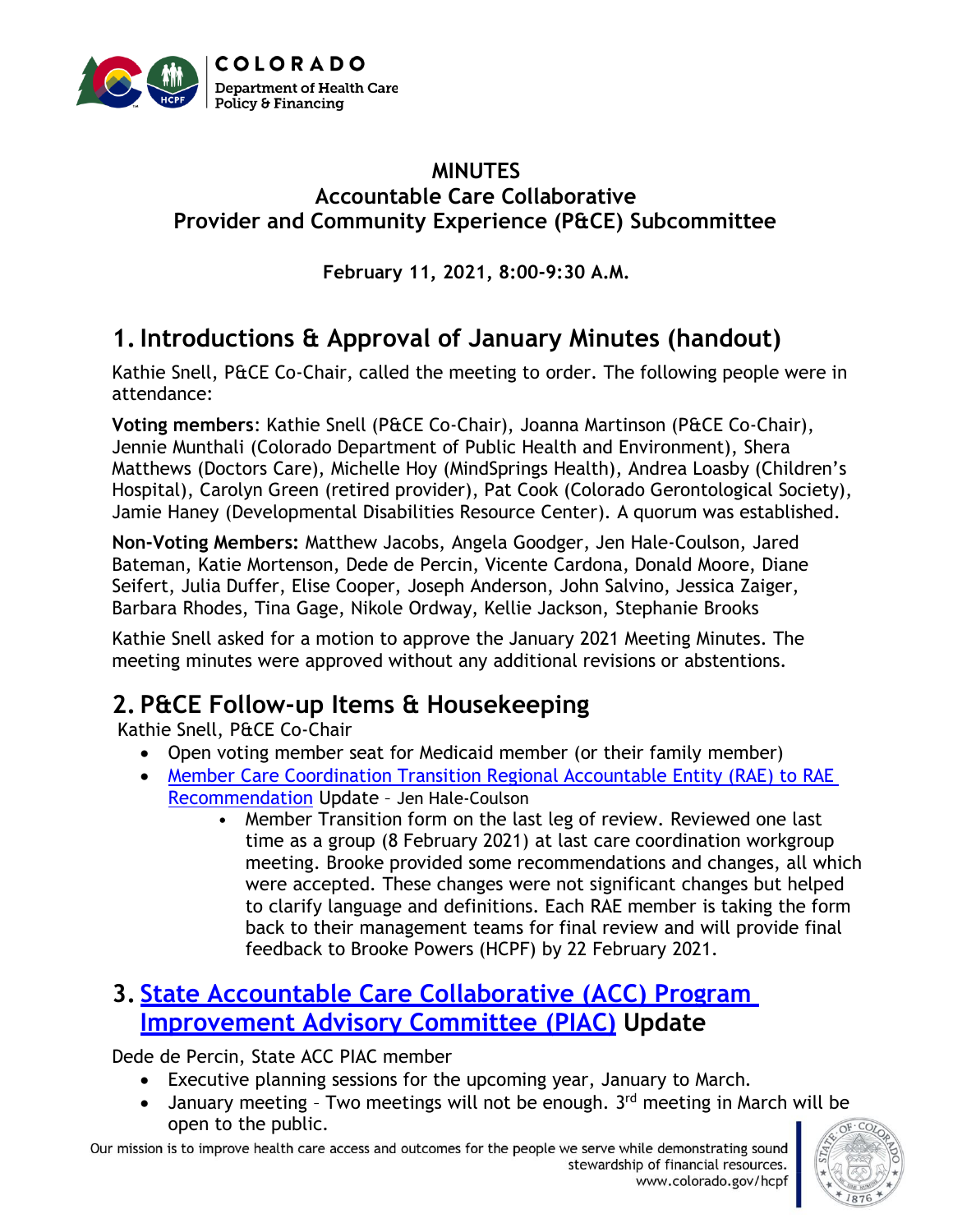• Looking at structural changes and nominating a new Co-Chair.

### **4. Workgroup Updates & Discussion**

Joanna Martinson, P&CE Co-Chair

- Access to Specialty Care Workgroup Vicente Cardona, Chair
	- Focus of last meeting includes two areas 1. eConsults and 2. Care Compacts.
	- Care Compacts Not trying to change the KPI measures but better understand what the best practices are and what is hindering RAE efforts.
	- Establishing a commitment letter for workgroup members that is planned to send out later in the week.
	- Shera Matthews shares concerns from the provider perspective on achieving care compacts and the impact of sharing provider relationship information.
	- Julia Duffer recommends that this workgroup may be a good place to discuss improvements to the care compact measurements and calculations.
	- Donald Moore asks clarification on if Care Compacts are a part of CMS requirements.
		- Ben Harris provides feedback that this is not a federal requirement and feedback on improving the evaluation of access to specialty care is encouraged. We want to understand what is occurring and how to build an effective performance evaluation approach.
	- Julia Duffer asks clarification on if the metric aims to evaluate access to specialty care or the quality of care.
		- Ben Harris shares how initial efforts are groundwork to understanding the existing provider relationships.
	- Carolyn Green asks if Chris Stille from Children's Hospital is involved in any of these discussions because he was conducting a study on provider relationships. He is not.
	- Carolyn Green asked if members need to share more of a voice for eConsults. Ben Harris agrees that more member voices are helpful.
	- Shera Matthews shares how barriers of access to specialty care may be limited to a few adult specialties while the Colorado Health Institute (CHI) is also studying the access to specialty care. Shera shares that this area may be lower priority from a provider experience perspective due to feeling pressure from potentially avoidable costs (PAC) and the alternative payment model (APM). Shera also shares concerns with the expense of specific EMR software on individual practices to effectively conduct eConsults.
	- Dede de Percin shares details on the university pilot program for eConsults. The benefits from a provider perspective may be different from how the community may benefit from eConsults.
	- Julia Duffer shares that connection costs for eConsults may be covered for specific providers if approved by a university grant.
	- Pat Cook shares concerns with expensive medications being denied and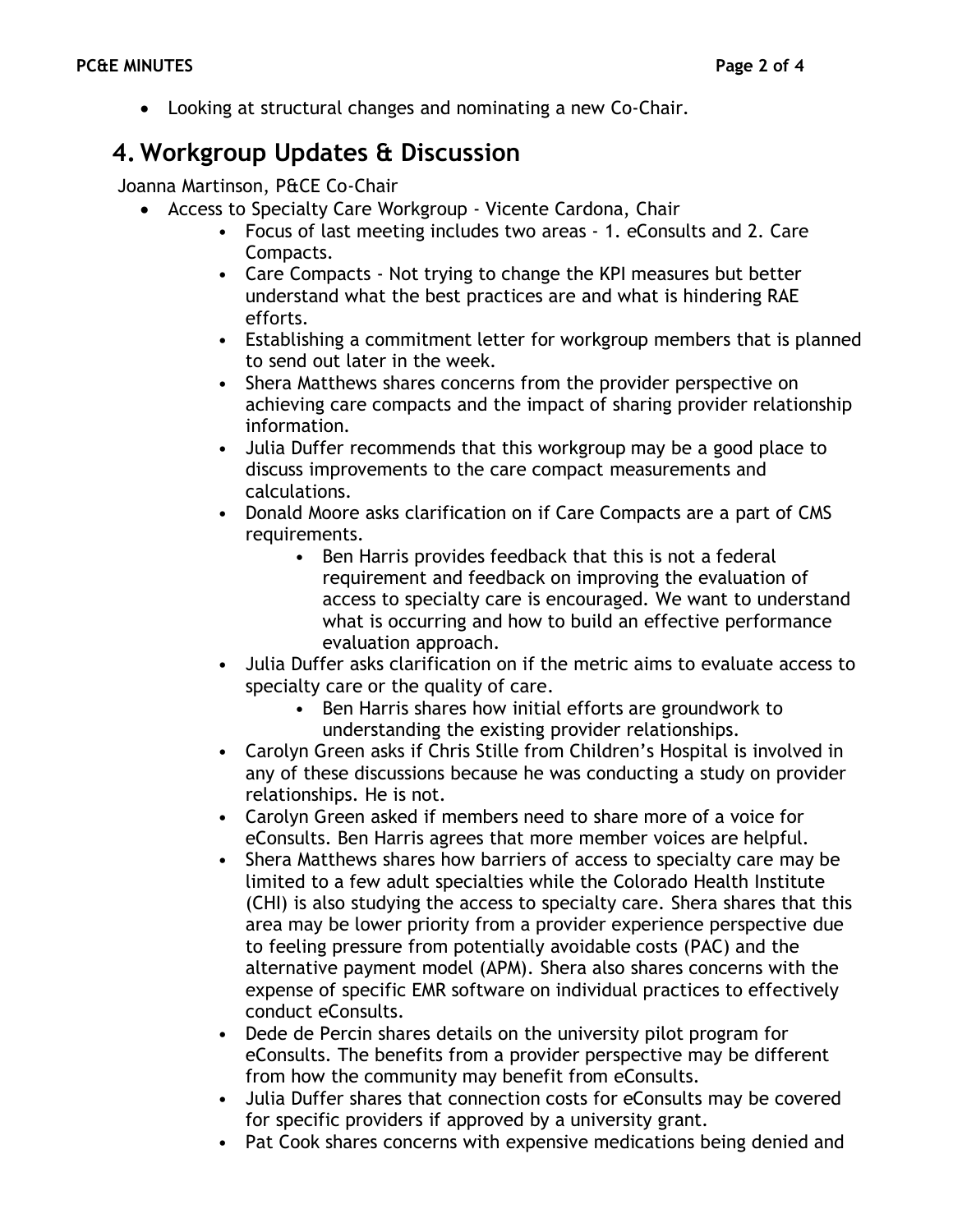the possible role of PharmD eConsults helping to reduce the costs.

- Care Coordination Workgroup Jen Hale-Coulson, Chair
	- Productive meeting on 8 February 2021. In additional to finalizing the RAE-to-RAE Member Transitions of Care Process/Care Coordination Form, Ben Harris and Brooke Powers led the group and discussed defining extended care coordination (ECC). Evaluating survey responses from the RAEs to find common ground, language, and expectations. Goal is to provide recommendations on key ECC components and best practices to P&CE by April 2021.
	- Discussed hard to reach members and how member engagement efforts are defined within ECC.
	- Discussion on adequate representation in the ECC discussions. The workgroup is an open, but consistency is helpful. Additional attendees are welcome, and the workgroup products are available for review.

#### **5. [Social Health Information Exchange/Care](https://oehi.colorado.gov/oehi-projects/care-coordination) Coordination**

- Stephanie Bennet, [Office of eHealth Innovation](https://oehi.colorado.gov/) [Presentation](https://www.colorado.gov/pacific/sites/default/files/Provider%20and%20Community%20Experience%20PIAC%20Subcommittee%20PowerPoint%20February%202021.pdf)
	- OeHI and eHealth Commission Background
		- o FY21 Goals: Advancing Colorado's, Health IT Roadmap, Telemedicine, and Health Equity
	- Care Coordination Workgroup Background
	- Social-Health Information Exchange (S-HIE)
		- o An interoperable and customizable infrastructure that allows multiple entities to screen and assess the needs of individuals and families, refer to clinical and non-clinical resources, and confirm whether services are accessed – optimizing care coordination across clinical and non-clinical teams.
	- Visual of S-HIE Model through the lens of the patient (see presentation)
	- What does success look like?
		- o Integrated activities around a shared vision.
		- $\circ$  A regional approach for building towards a statewide infrastructure.
		- o Common data standards and a centralized community resource inventory.
		- o A process for leveraging funding resources and public/private partners.
	- Recent and Upcoming Publications
		- o Advancing a Coordinated Ecosystem for a Social Health Information Exchange (S-HIE) in Colorado
		- o Implementation Guidance: For Screening for Social Determinants of Health in an Electronic Health Record
		- o Coming Soon S-HIE Interoperability Guidance
	- Feedback:
		- o From Stephanie Brooks this is very exciting work. Does OeHI have thoughts about how this information could or will integrate with PEAK or some of the ideas around building out a "PEAKPro" product for community-based orgs? PEAK is the online version of CBMS for people to apply.
			- One of OeHI projects includes identify resolution projects and PEAK has been identified as an area to be included in S-HIE.
		- o Michelle Hoy asks if OeHI is working with Health Information Exchanges (HIEs) and how they are going to be involved. Also, is OeHI looking at 42CFR